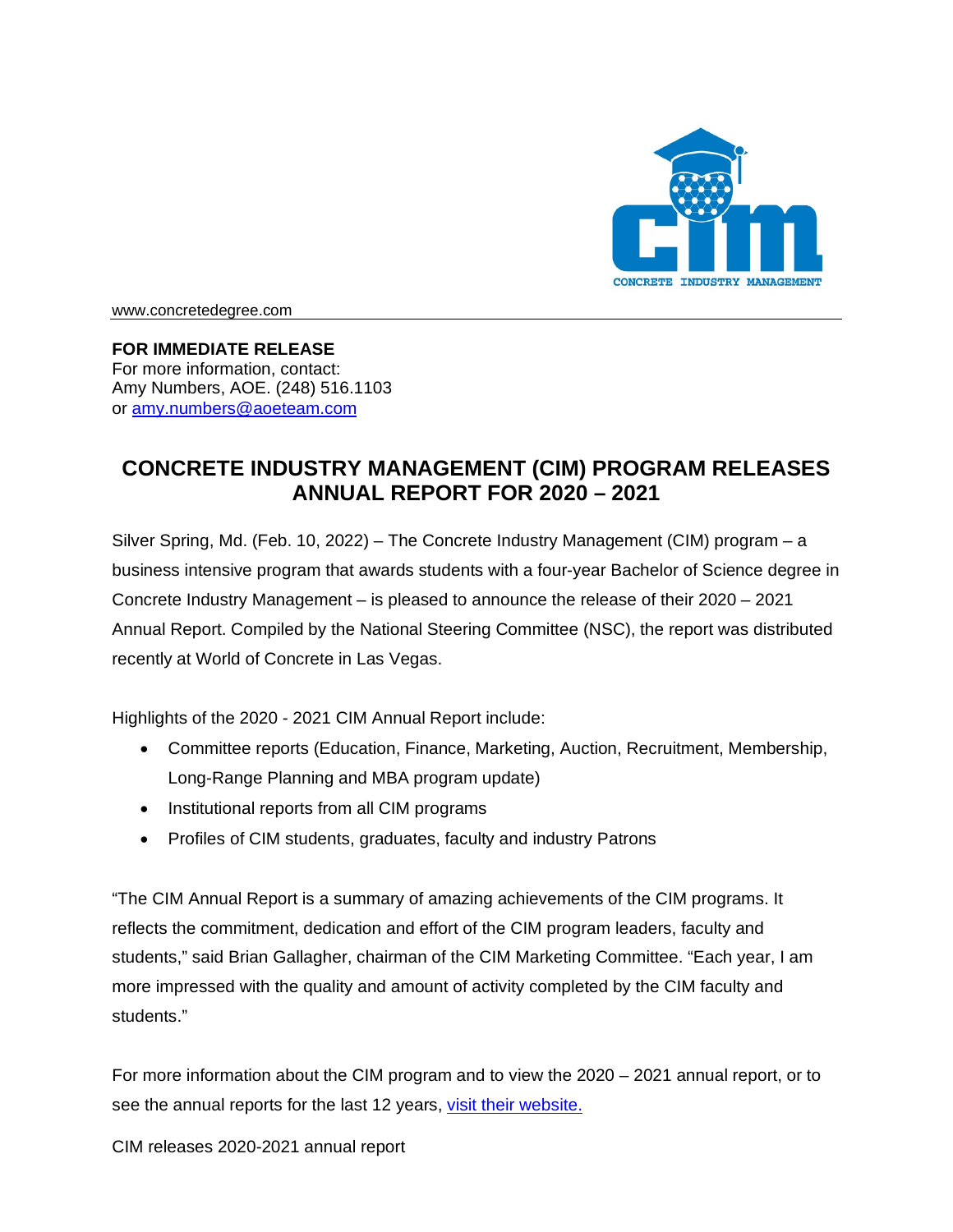## **The CIM Program**

Recognizing the need for people with enhanced technical, communication and management skills, the CIM program was developed in 1996. The individuals graduating from this program will have the skill set necessary to meet the growing demands of the progressively changing concrete industry of the  $21<sup>st</sup>$  century. It is a business-intensive program, providing solid management skills that can be used in any industry, but has been developed specifically for the concrete industry. The program gives students many advantages including entering the concrete workforce with exposure to the industry early in their careers, unlike others coming in with generic business degrees.

The goal of the program is to produce broadly educated, articulate graduates grounded in basic business management, who are knowledgeable of concrete technology and techniques and can manage people and systems as well as promote products or services related to the concrete industry. It entails a broad range of courses, from English and history to science and mathematics. A series of required business courses such as finance, marketing, management and business law are also taken throughout the length of the program. The concrete-specific courses teach the fundamentals of concrete, properties and testing, concrete construction and more. All of these courses utilize practical case studies and an internship to make sure the student obtains real-world experience essential to starting a successful career. Additional opportunities for growth include on-campus socials and other organized events providing industry networking and professional development.

## **About CIM**

Receiving tremendous support from the concrete industry, the CIM program was the first of its kind in the United States – a four-year Bachelor of Science degree in Concrete Industry Management. The need for such a program was recognized in 1994 and was put into action by the concrete industry. The result was a partnership between the concrete industry and Middle Tennessee State University (MTSU) to develop the CIM program, implementing it with its first two students in 1996. Available at MTSU, California State University, Chico, the New Jersey Institute of Technology, Texas State University and South Dakota State University, the program has been successful for both the industry and the graduates.